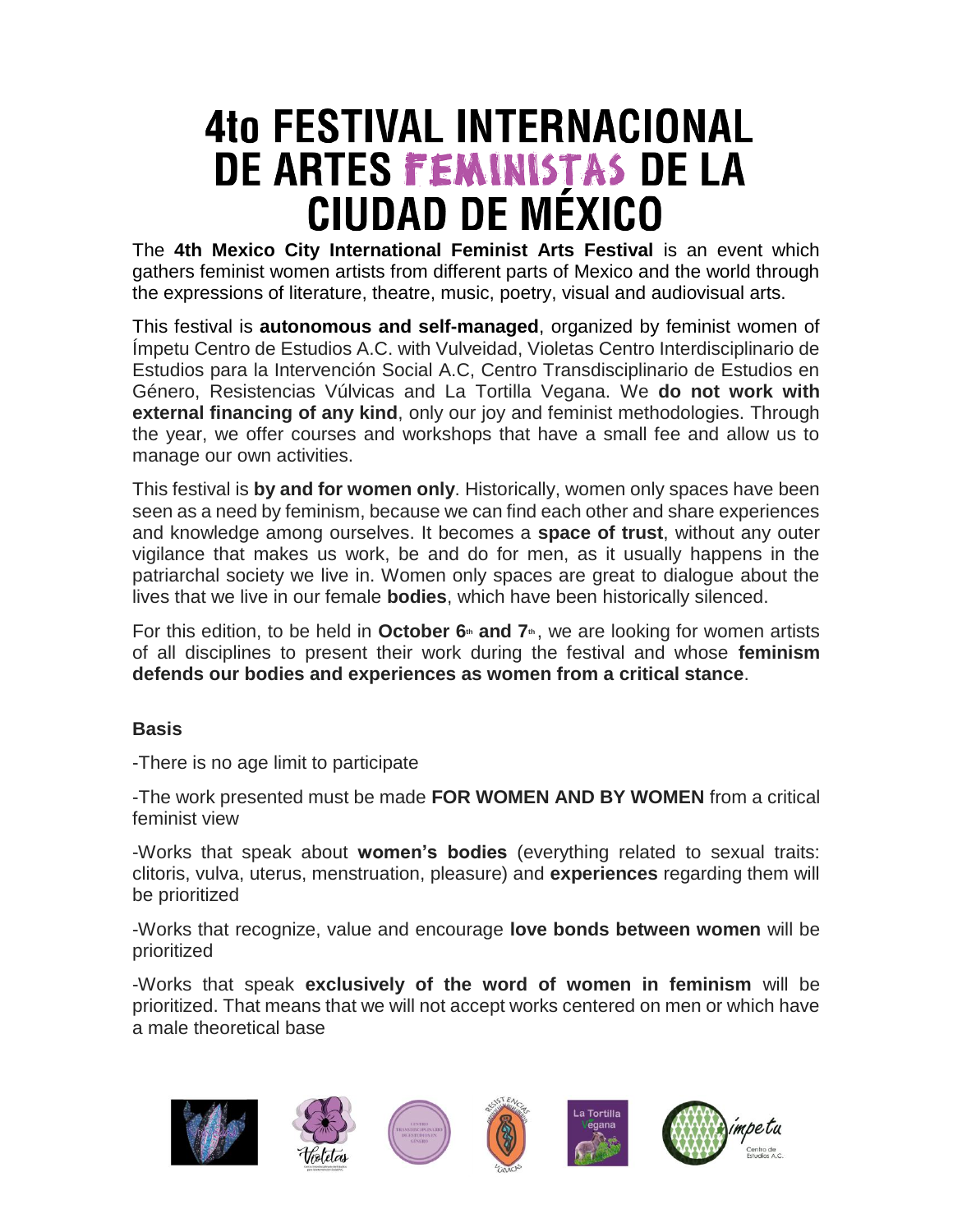## **4to FESTIVAL INTERNACIONAL** DE ARTES FEMINISTAS DE LA CIUDAD DE MÉXICO

-Works critical of the heterosexual regime and that stem from anti neoliberal feminism will be prioritized

-All artists must send a file which includes the following information to the e-mail address **[artesfeministasfest@gmail.com](mailto:artesfeministasfest@gmail.com)**:

1. Full name and official ID (we request this as a safety means, the data collected will not be shared with third parties **EVER**)

- 2. Country and city of origin
- 3. Age

4. A **detailed description** of your artistic work and how you would like to participate in the festival. Remember that the detailed the description is and the more we know about you, we can better review the proposal

5. **Photographs, images or any other document** that shows your work. We value videos a lot, in case the work relates to plays or any performance art, as well as musical presentations

6. Fill out the **form** we will send after the previous documents have been received

You must take into consideration the following:

-We are looking for poets, musicians, visual artists, street artists, performance artists, plastic artists or any other form or art that identifies as feminist from a **CRITICAL perspective**. We won't defend **violence or oppressions** against women: any form of patriarchal violence, racism, heterosexism, classism or fatphobia spotted in the proposals will be grounds for **automatic dismissal**, as well as any speech that erases or covers the struggles of women or their bodily experiences.

-All work presented **must be property of the woman presenting it**. Plagiarism is grounds for immediate dismissal, as well as works that don't contain the necessary references, in case they are derived

-Participation can be **individual or collective**. The documents required are the same as stated previously. This means that every woman who participate in a project must send their names and ID, as well as the form of collaboration on said project

-This call closes on **July 10th**